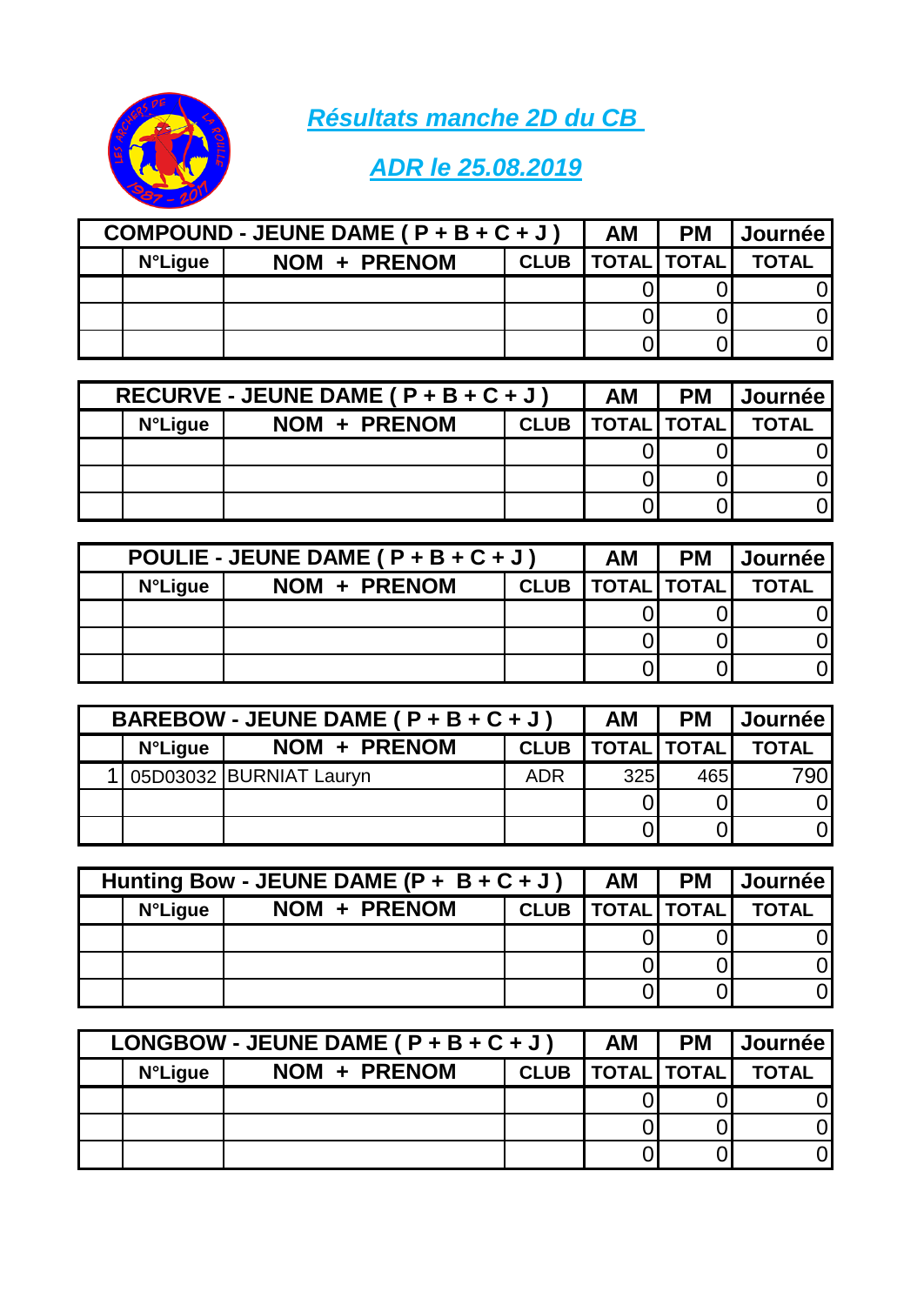| COMPOUND - JEUNE HOMME ( $P + B + C + J$ ) |              |             | AM                 | <b>PM</b> | Journée .    |
|--------------------------------------------|--------------|-------------|--------------------|-----------|--------------|
| <b>N°Ligue</b>                             | NOM + PRENOM | <b>CLUB</b> | <b>TOTAL TOTAL</b> |           | <b>TOTAL</b> |
|                                            |              |             |                    |           |              |
|                                            |              |             |                    |           |              |
|                                            |              |             |                    |           |              |

| RECURVE - JEUNE HOMME (P + $B + C + J$ ) |              |  | AM                   | <b>PM</b> | <b>Journée</b> |
|------------------------------------------|--------------|--|----------------------|-----------|----------------|
| <b>N°Ligue</b>                           | NOM + PRENOM |  | CLUB   TOTAL   TOTAL |           | <b>TOTAL</b>   |
|                                          |              |  |                      |           |                |
|                                          |              |  |                      |           |                |
|                                          |              |  |                      |           |                |

| POULIE - JEUNE HOMME ( $P + B + C + J$ ) |              |             | AM                                  | <b>PM</b> | <b>Journée</b> |
|------------------------------------------|--------------|-------------|-------------------------------------|-----------|----------------|
| <b>N°Ligue</b>                           | NOM + PRENOM | <b>CLUB</b> | $\vert$ TOTAL $\vert$ TOTAL $\vert$ |           | <b>TOTAL</b>   |
|                                          |              |             |                                     |           |                |
|                                          |              |             |                                     |           |                |
|                                          |              |             |                                     |           |                |

| BAREBOW - JEUNE HOMME ( $P + B + C + J$ ) |                                      |             | AΜ                 | <b>PM</b> | <b>Journée</b> |
|-------------------------------------------|--------------------------------------|-------------|--------------------|-----------|----------------|
| <b>N°Ligue</b>                            | NOM + PRENOM                         | <b>CLUB</b> | <b>TOTAL TOTAL</b> |           | <b>TOTAL</b>   |
|                                           | 1 03H02122 STEENBRUGGEN Bruno        | <b>ADR</b>  | 460                | 410       | 870            |
|                                           | 2 03H02433 DE CARTIER François-Louis | LAM         | 395                | 310       | 705            |
|                                           |                                      |             |                    |           | 01             |

| Hunting Bow - JEUNE HOMME ( $P + B + C + J$ ) |              |             | <b>AM</b>          | <b>PM</b> | <b>I Journée</b> l |
|-----------------------------------------------|--------------|-------------|--------------------|-----------|--------------------|
| <b>N°Ligue</b>                                | NOM + PRENOM | <b>CLUB</b> | <b>TOTAL TOTAL</b> |           | <b>TOTAL</b>       |
|                                               |              |             |                    |           |                    |
|                                               |              |             |                    |           |                    |
|                                               |              |             |                    |           |                    |

| LONGBOW - JEUNE HOMME ( $P + B + C + J$ ) |              |             | <b>AM</b>          | <b>PM</b> | <b>Journée</b> l |
|-------------------------------------------|--------------|-------------|--------------------|-----------|------------------|
| <b>N°Ligue</b>                            | NOM + PRENOM | <b>CLUB</b> | <b>TOTAL TOTAL</b> |           | <b>TOTAL</b>     |
|                                           |              |             |                    |           | ΩI               |
|                                           |              |             |                    |           | ΟI               |
|                                           |              |             |                    |           |                  |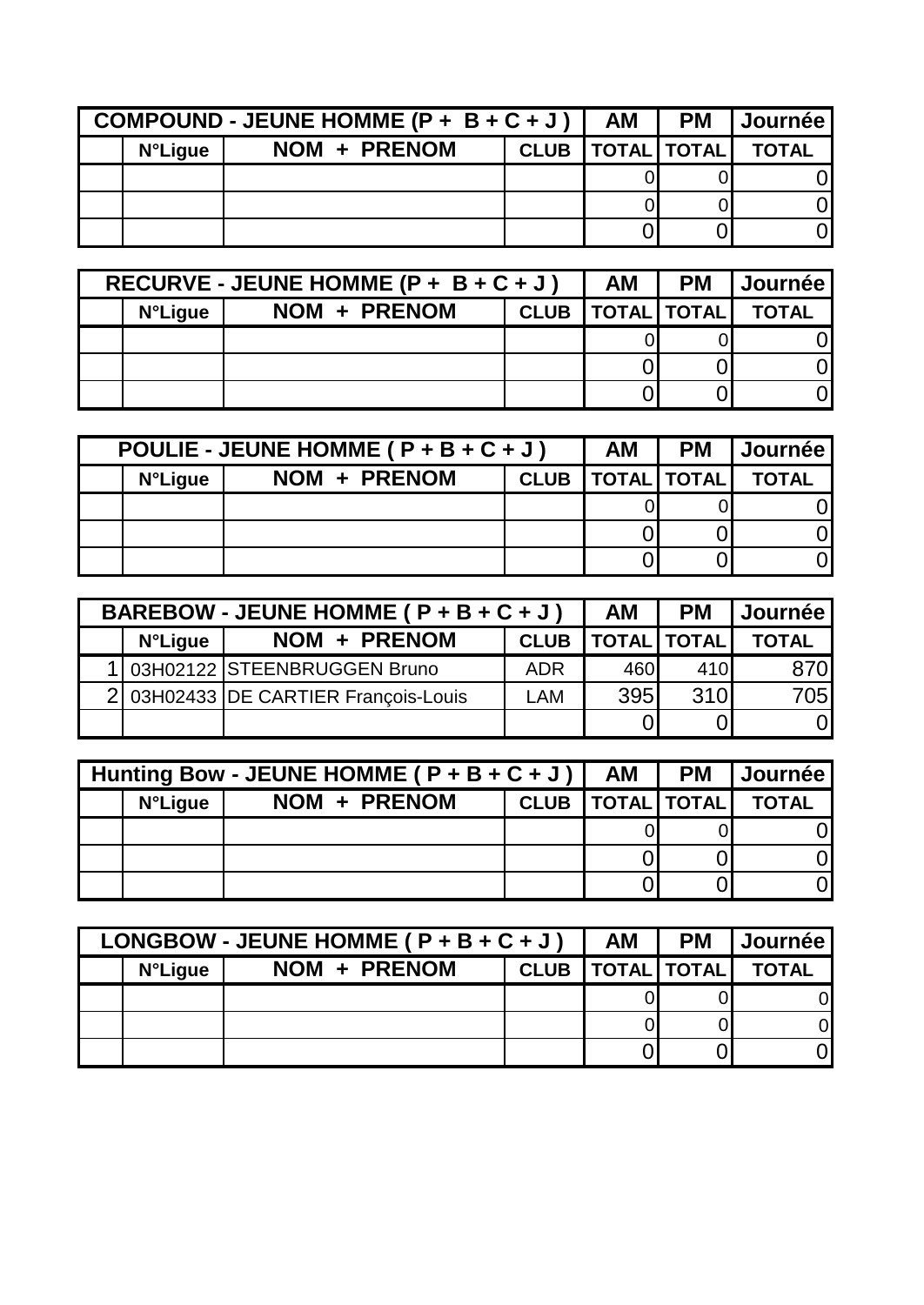| <b>COMPOUND - MASTER DAME</b> |                              |             | ΑM  | <b>PM</b>          | <b>Journée</b> |
|-------------------------------|------------------------------|-------------|-----|--------------------|----------------|
| <b>N</b> °Ligue               | NOM + PRENOM                 | <b>CLUB</b> |     | <b>TOTAL TOTAL</b> | <b>TOTAL</b>   |
|                               | 64D02070 GOFFINET Jacqueline | <b>MDY</b>  | 355 | 425                | 780l           |
|                               |                              |             |     |                    |                |
|                               |                              |             |     |                    |                |

| <b>RECURVE - MASTER DAME</b> |              |             | АM                 | <b>PM</b> | <b>Journée</b> |
|------------------------------|--------------|-------------|--------------------|-----------|----------------|
| <b>N°Ligue</b>               | NOM + PRENOM | <b>CLUB</b> | <b>TOTAL TOTAL</b> |           | <b>TOTAL</b>   |
|                              |              |             |                    |           |                |
|                              |              |             |                    |           | ωl             |
|                              |              |             |                    |           |                |

| <b>POULIE - MASTER DAME</b> |              |  | ΑM | <b>PM</b>            | <b>Journée</b> |
|-----------------------------|--------------|--|----|----------------------|----------------|
| <b>N°Ligue</b>              | NOM + PRENOM |  |    | CLUB   TOTAL   TOTAL | <b>TOTAL</b>   |
|                             |              |  |    |                      |                |
|                             |              |  |    |                      |                |
|                             |              |  |    |                      |                |

| <b>BAREBOW - MASTER DAME</b> |              |             |  | <b>PM</b>          | Journée      |
|------------------------------|--------------|-------------|--|--------------------|--------------|
| <b>N°Ligue</b>               | NOM + PRENOM | <b>CLUB</b> |  | <b>TOTAL TOTAL</b> | <b>TOTAL</b> |
|                              |              |             |  |                    |              |
|                              |              |             |  |                    |              |
|                              |              |             |  |                    |              |

| <b>Hunting Bow - MASTER DAME</b> |                           |             | АM                 | <b>PM</b> | <b>Journée</b> |
|----------------------------------|---------------------------|-------------|--------------------|-----------|----------------|
| <b>N°Ligue</b>                   | NOM + PRENOM              | <b>CLUB</b> | <b>TOTAL TOTAL</b> |           | <b>TOTAL</b>   |
|                                  | 1 59D01732 ZEGELS Irène   | <b>CTH</b>  | 175                | 315       | 490            |
|                                  | 2 68D01879 ROBAUX Martine | CAP         | 120                | 145       | 265            |
|                                  |                           |             |                    | 01        |                |

| <b>LONGBOW - MASTER DAME</b> |                             |             |                    | <b>PM</b> | <b>Journée</b> |
|------------------------------|-----------------------------|-------------|--------------------|-----------|----------------|
| <b>N°Ligue</b>               | NOM + PRENOM                | <b>CLUB</b> | <b>TOTAL TOTAL</b> |           | <b>TOTAL</b>   |
|                              | 1 64D01878 GUILLAUME Annick | AGC         | 290                | 290       | 580            |
|                              | 2 57D02105 GOFFIN Dominique | <b>ADR</b>  | <b>235</b>         |           | 235            |
|                              |                             |             |                    |           | 01             |

| <b>COMPOUND - MASTER HOMME</b> |                         |             |                    | <b>PM</b> | <b>Journée</b> |
|--------------------------------|-------------------------|-------------|--------------------|-----------|----------------|
| <b>N°Ligue</b>                 | NOM + PRENOM            | <b>CLUB</b> | <b>TOTAL TOTAL</b> |           | <b>TOTAL</b>   |
|                                | S4H01875 SCHLITZ Michel | <b>AGC</b>  | 650                | 695       | <b>1345</b>    |
|                                |                         |             |                    |           | OI             |
|                                |                         |             |                    |           | 01             |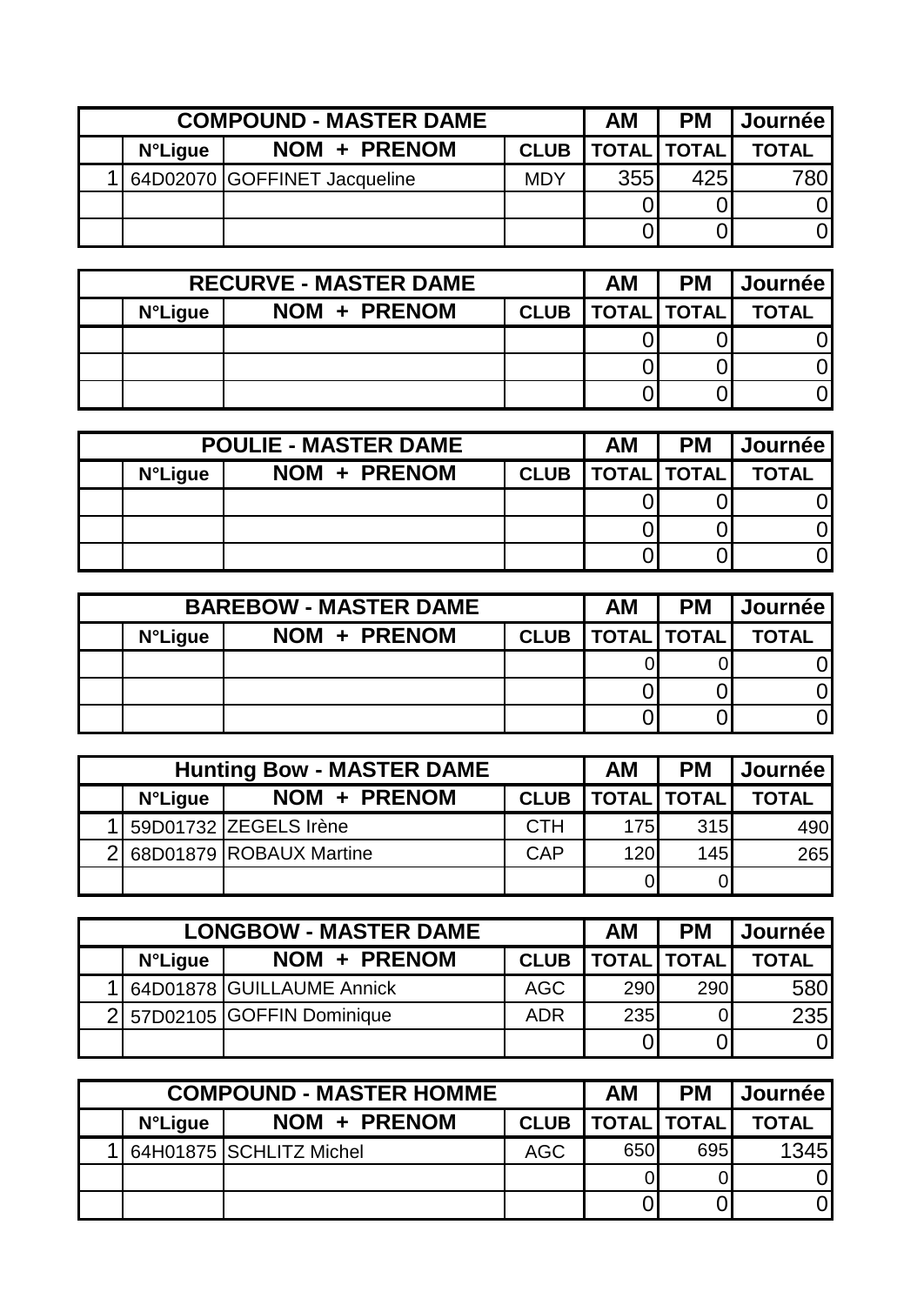|                | <b>RECURVE - MASTER HOMME</b> |             | ΑM                 | <b>PM</b> | <b>Journée</b> |
|----------------|-------------------------------|-------------|--------------------|-----------|----------------|
| <b>N°Ligue</b> | NOM + PRENOM                  | <b>CLUB</b> | <b>TOTAL TOTAL</b> |           | <b>TOTAL</b>   |
|                |                               |             |                    |           |                |
|                |                               |             |                    |           |                |
|                |                               |             |                    |           |                |

|                | <b>POULIE - MASTER HOMME</b> |             | AM  | <b>PM</b>          | Journée      |
|----------------|------------------------------|-------------|-----|--------------------|--------------|
| <b>N°Ligue</b> | NOM + PRENOM                 | <b>CLUB</b> |     | <b>TOTAL TOTAL</b> | <b>TOTAL</b> |
|                | 65H01778 DALEMANS Bart       | <b>ACE</b>  | 590 | 575                | 1165         |
|                | 2 58H02102 GAUDRON Bernard   | <b>ADR</b>  | 515 | 420                | 935          |
|                | 3 62H02107 BOUCHEZ Stéphan   | <b>ADR</b>  | 475 | 430                | 905          |
|                | 4 59H01864 GERARD Roger      | <b>AGC</b>  | 415 | 445                | 860          |
|                |                              |             |     |                    | 0l           |

| <b>BAREBOW - MASTER HOMME</b> |                                |             | AM  | <b>PM</b>          | <b>Journée</b> |
|-------------------------------|--------------------------------|-------------|-----|--------------------|----------------|
| <b>N°Ligue</b>                | NOM + PRENOM                   | <b>CLUB</b> |     | <b>TOTAL TOTAL</b> | <b>TOTAL</b>   |
|                               | 64H01498 BUNGENEERS Daniel     | <b>HUY</b>  | 465 | 505                | 970            |
|                               | 2 57H01519 DETAILLE José       | LIE         | 410 | 440                | 850            |
|                               | 3 59H01783 DELMARCHE Jean-Marc | <b>ACE</b>  | 480 | 310                | 790            |
|                               | 4 58H04492 GIJSELS Eddy        | <b>EACC</b> | 335 | 305                | 640            |
|                               |                                |             |     |                    | $\overline{0}$ |

| <b>Hunting Bow - MASTER HOMME</b> |                              |             |                    | <b>PM</b>       | <b>Journée</b> |
|-----------------------------------|------------------------------|-------------|--------------------|-----------------|----------------|
| <b>N°Ligue</b>                    | NOM + PRENOM                 | <b>CLUB</b> | <b>TOTAL</b> TOTAL |                 | <b>TOTAL</b>   |
|                                   | 1 53H02240 MAQUET Gilbert    | <b>ACF</b>  | 365 <sup>1</sup>   | 435 <sup></sup> | 800            |
|                                   | 2 59H01861 FARINA Marc       | <b>AGC</b>  | 335                | 450             | 785            |
|                                   | 3 66H04156 CZERWANKA Jacques | <b>ADB</b>  | 200                | 350             | 550            |
|                                   |                              |             |                    |                 | $\mathsf{O}$   |

| <b>LONGBOW - MASTER HOMME</b> |                               |             |     | <b>PM</b>          | Journée      |
|-------------------------------|-------------------------------|-------------|-----|--------------------|--------------|
| <b>N°Ligue</b>                | NOM + PRENOM                  | <b>CLUB</b> |     | <b>TOTAL TOTAL</b> | <b>TOTAL</b> |
|                               | 49H01873 LAURENT Nicolas      | <b>AGC</b>  | 370 | 430                | 800          |
|                               | 2 65H00732 MIDDAGH Christian  | <b>EACC</b> | 360 | 395                | 755          |
|                               | 3 57H04664 MOHR Walter        | <b>AGC</b>  | 265 | 355                | 620          |
|                               | 63H00720 VANDERHEYDEN Bernard | <b>CMA</b>  | 250 | 175                | 425          |
|                               | 5 56H02093 BRESMAL Bernard    | <b>ADR</b>  | 260 | 01                 | 260          |
|                               |                               |             |     |                    | $\Omega$     |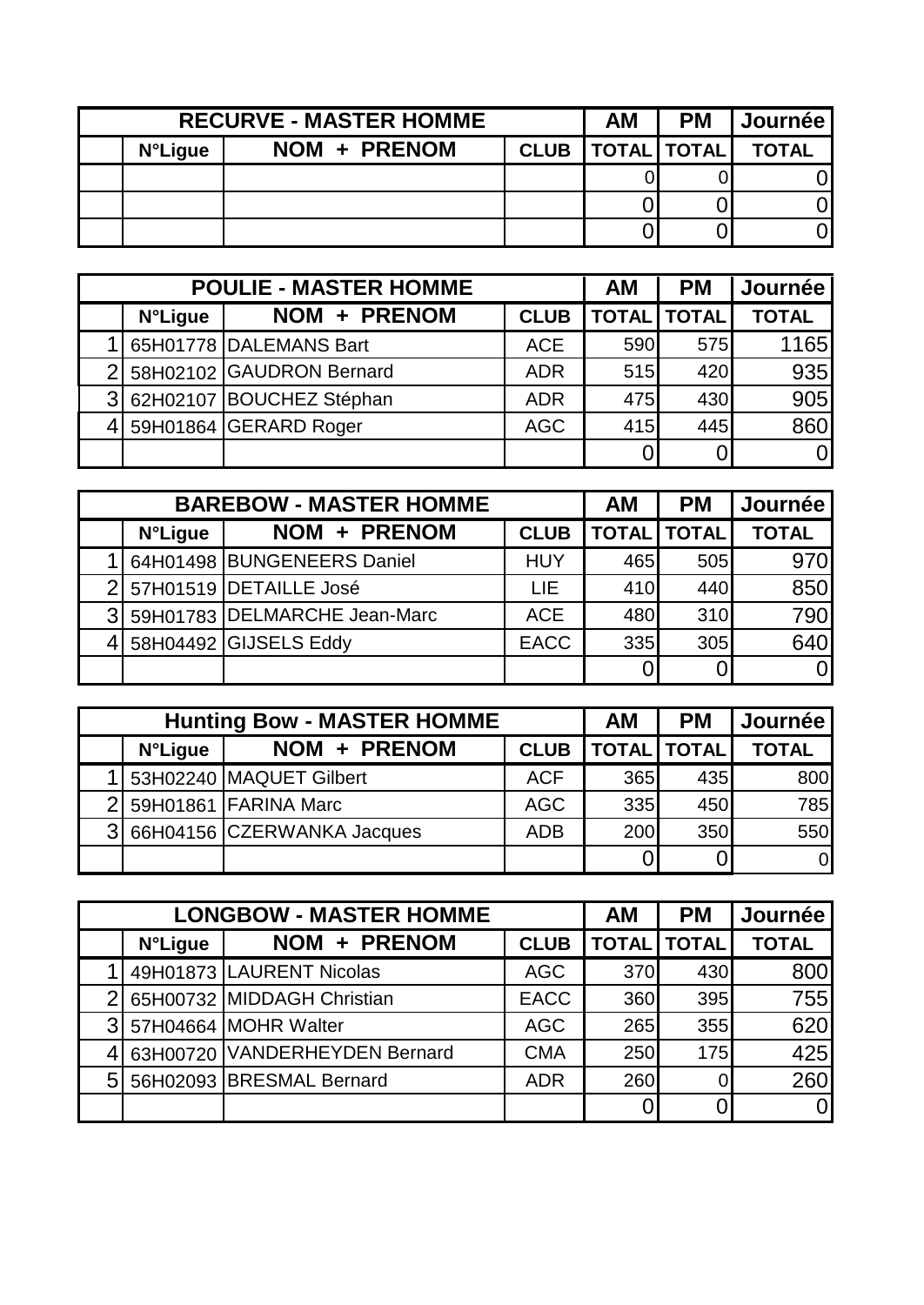| <b>COMPOUND - SENIOR DAME</b> |              |             | ΑM | <b>PM</b>          | <b>Journée</b> |
|-------------------------------|--------------|-------------|----|--------------------|----------------|
| <b>N°Ligue</b>                | NOM + PRENOM | <b>CLUB</b> |    | <b>TOTAL TOTAL</b> | <b>TOTAL</b>   |
|                               |              |             |    |                    |                |
|                               |              |             |    |                    |                |
|                               |              |             |    |                    |                |

| <b>RECURVE - SENIOR DAME</b> |              |             | АM                 | <b>PM</b> | <b>Journée</b> |
|------------------------------|--------------|-------------|--------------------|-----------|----------------|
| <b>N°Ligue</b>               | NOM + PRENOM | <b>CLUB</b> | <b>TOTAL TOTAL</b> |           | <b>TOTAL</b>   |
|                              |              |             |                    |           |                |
|                              |              |             |                    |           |                |
|                              |              |             |                    |           |                |

| <b>POULIE - SENIOR DAME</b> |              |  | ΑM                   | <b>PM</b> | Journée      |
|-----------------------------|--------------|--|----------------------|-----------|--------------|
| <b>N°Ligue</b>              | NOM + PRENOM |  | CLUB   TOTAL   TOTAL |           | <b>TOTAL</b> |
|                             |              |  |                      |           |              |
|                             |              |  |                      |           |              |
|                             |              |  |                      |           |              |

| <b>BAREBOW - SENIOR DAME</b> |              |  | АM                   | <b>PM</b> | <b>Journée</b> |
|------------------------------|--------------|--|----------------------|-----------|----------------|
| <b>N°Ligue</b>               | NOM + PRENOM |  | CLUB   TOTAL   TOTAL |           | <b>TOTAL</b>   |
|                              |              |  |                      |           |                |
|                              |              |  |                      |           |                |
|                              |              |  |                      |           |                |

|                | <b>Hunting Bow - SENIOR DAME</b> |                                 |             | AM  | <b>PM</b>   | Journée        |
|----------------|----------------------------------|---------------------------------|-------------|-----|-------------|----------------|
|                | <b>N°Ligue</b>                   | NOM + PRENOM                    | <b>CLUB</b> |     | TOTAL TOTAL | <b>TOTAL</b>   |
|                |                                  | 1 71D01869 DEMILLE Anne         | <b>AGC</b>  | 310 | 425         | 735            |
|                |                                  | 2 67D01878 JAMINET Marie-Noëlle | <b>AGC</b>  | 390 | 305         | 695            |
| 3 <sup>1</sup> |                                  | 72D04500 DE WIT Anne            | <b>CMA</b>  | 165 | 215         | 380            |
| 41             |                                  | 70D01497   TOUSSAINT Mireille   | <b>HUY</b>  | 250 | 01          | 250            |
|                |                                  | 5 80D03987 BODART Sylvie        | <b>CAP</b>  | 65  | 55          | 120            |
|                |                                  |                                 |             |     |             | $\overline{0}$ |

| <b>LONGBOW - SENIOR DAME</b> |                         |             |                    | <b>PM</b> | <b>Journée</b> |
|------------------------------|-------------------------|-------------|--------------------|-----------|----------------|
| <b>N°Ligue</b>               | NOM + PRENOM            | <b>CLUB</b> | <b>TOTAL TOTAL</b> |           | <b>TOTAL</b>   |
|                              | 63D01863 BOXHO Claudine | <b>AGC</b>  | 375                | 385       | 760I           |
|                              |                         |             |                    |           | ΩI             |
|                              |                         |             |                    |           | Οl             |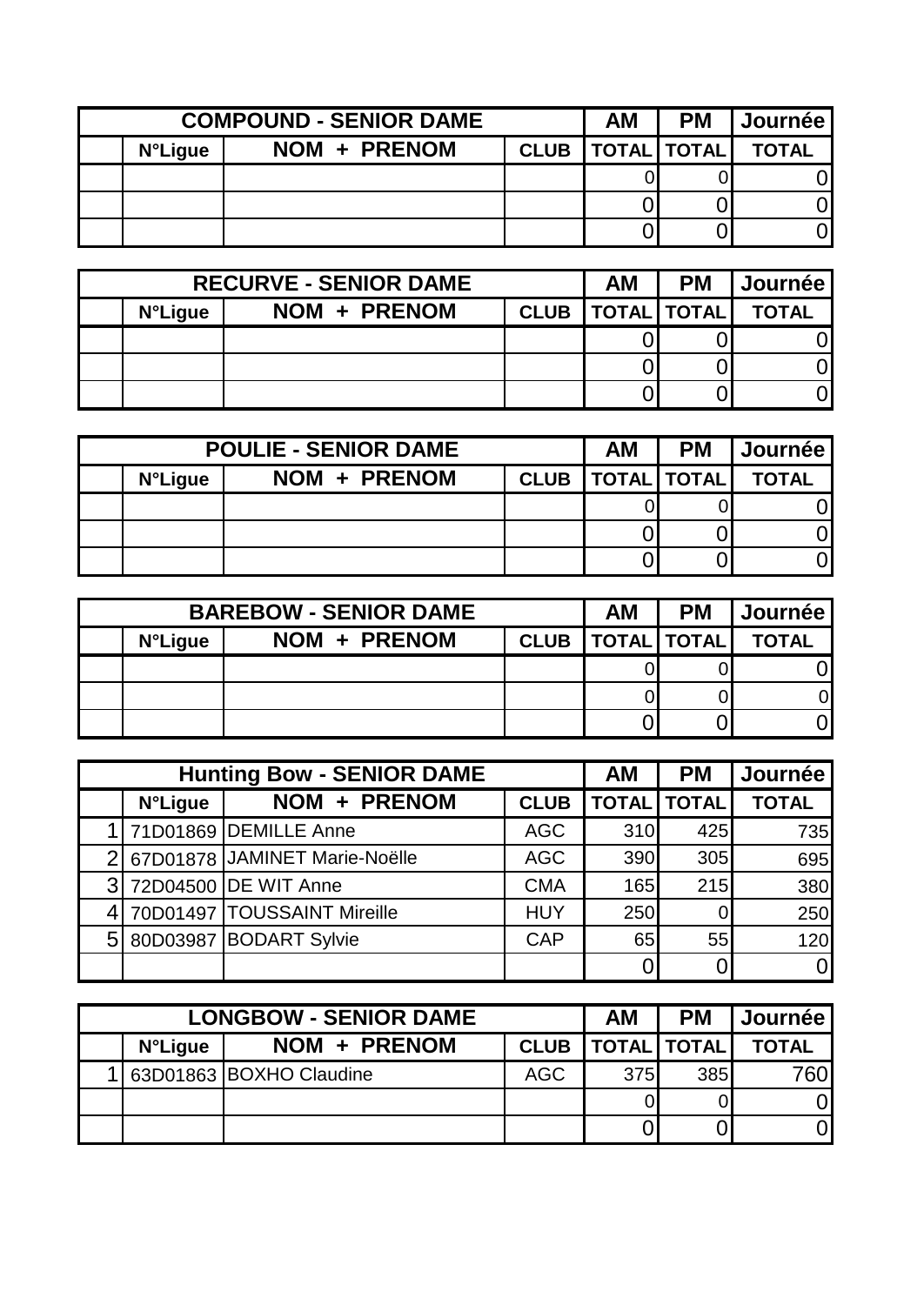|                | <b>COMPOUND - SENIOR HOMME</b> |                             |             |     | <b>PM</b>          | Journée      |
|----------------|--------------------------------|-----------------------------|-------------|-----|--------------------|--------------|
|                | <b>N°Ligue</b>                 | NOM + PRENOM                | <b>CLUB</b> |     | <b>TOTAL TOTAL</b> | <b>TOTAL</b> |
|                | 804086                         | <b>STRAETMANS Wim</b>       | <b>GSW</b>  | 700 | 680                | 1380         |
| $\overline{2}$ |                                | 81H02104 BARTHELEMY Kévin   | <b>ADR</b>  | 670 | 690                | 1360         |
|                |                                | 3 84H01109 MOENS Joris      | <b>EACC</b> | 655 | 650                | 1305         |
| 4 <sup>1</sup> |                                | 72H02432 DE CARTIER Ludovic | <b>LAM</b>  | 585 | 650                | 1235         |
| 5 <sup>1</sup> |                                | 94H01777 DALEMANS Jeroen    | <b>ACE</b>  | 595 | 600                | 1195         |
| 61             |                                | 77H04367 ANTOINE Stéphane   | <b>ASH</b>  | 445 | 530                | 975          |
|                |                                |                             |             | 0   |                    | $\Omega$     |

| <b>RECURVE - SENIOR HOMME</b> |              |  | ΑM                   | <b>PM</b> | <b>Journée</b> l |
|-------------------------------|--------------|--|----------------------|-----------|------------------|
| <b>N°Ligue</b>                | NOM + PRENOM |  | CLUB   TOTAL   TOTAL |           | <b>TOTAL</b>     |
|                               |              |  |                      |           |                  |
|                               |              |  |                      |           |                  |
|                               |              |  |                      |           |                  |

| <b>POULIE - SENIOR HOMME</b> |              |  | ΑM | <b>PM</b>                     | <b>Journée</b> l |
|------------------------------|--------------|--|----|-------------------------------|------------------|
| <b>N°Ligue</b>               | NOM + PRENOM |  |    | <b>CLUB   TOTAL   TOTAL  </b> | <b>TOTAL</b>     |
|                              |              |  |    |                               |                  |
|                              |              |  |    |                               |                  |
|                              |              |  |    |                               |                  |

| <b>BAREBOW - SENIOR HOMME</b> |                            |             | AΜ                 | <b>PM</b>  | <b>  Journée  </b> |
|-------------------------------|----------------------------|-------------|--------------------|------------|--------------------|
| <b>N°Ligue</b>                | NOM + PRENOM               | <b>CLUB</b> | <b>TOTAL TOTAL</b> |            | <b>TOTAL</b>       |
|                               | 1 84H03031 FRESARD Antoine | <b>ADR</b>  | 505                | 410        | 915                |
|                               | 2 82H03986 PAQUAY Renaud   | <b>CAP</b>  | 245                | <b>265</b> | 510                |
|                               |                            |             |                    |            | ΟI                 |

| <b>Hunting Bow - SENIOR HOMME</b> |                           |             |                    | <b>PM</b>        | <b>Journée</b> |
|-----------------------------------|---------------------------|-------------|--------------------|------------------|----------------|
| <b>N°Ligue</b>                    | NOM + PRENOM              | <b>CLUB</b> | <b>TOTAL TOTAL</b> |                  | <b>TOTAL</b>   |
|                                   | 1 92H01157 CZERWANKA Karl | <b>ADB</b>  | 385                | 330 <sup>l</sup> | 715            |
|                                   | 2 70H01855 ANTOL Martin   | CAP         | 345                | 305              | 650            |
|                                   |                           |             |                    | 01               | $\overline{0}$ |

|                | <b>LONGBOW - SENIOR HOMME</b> |             | АM  | <b>PM</b>          | Journée        |
|----------------|-------------------------------|-------------|-----|--------------------|----------------|
| <b>N°Ligue</b> | NOM + PRENOM                  | <b>CLUB</b> |     | <b>TOTAL TOTAL</b> | <b>TOTAL</b>   |
|                | 82H02068 LEGROS Christophe    | <b>MDY</b>  | 235 | 245                | 480            |
|                | 69H00708 SOURIS XAVIER        | <b>CMA</b>  | 240 | 180                | 420            |
|                |                               |             |     |                    | $\overline{0}$ |
|                |                               |             |     |                    | $\overline{0}$ |